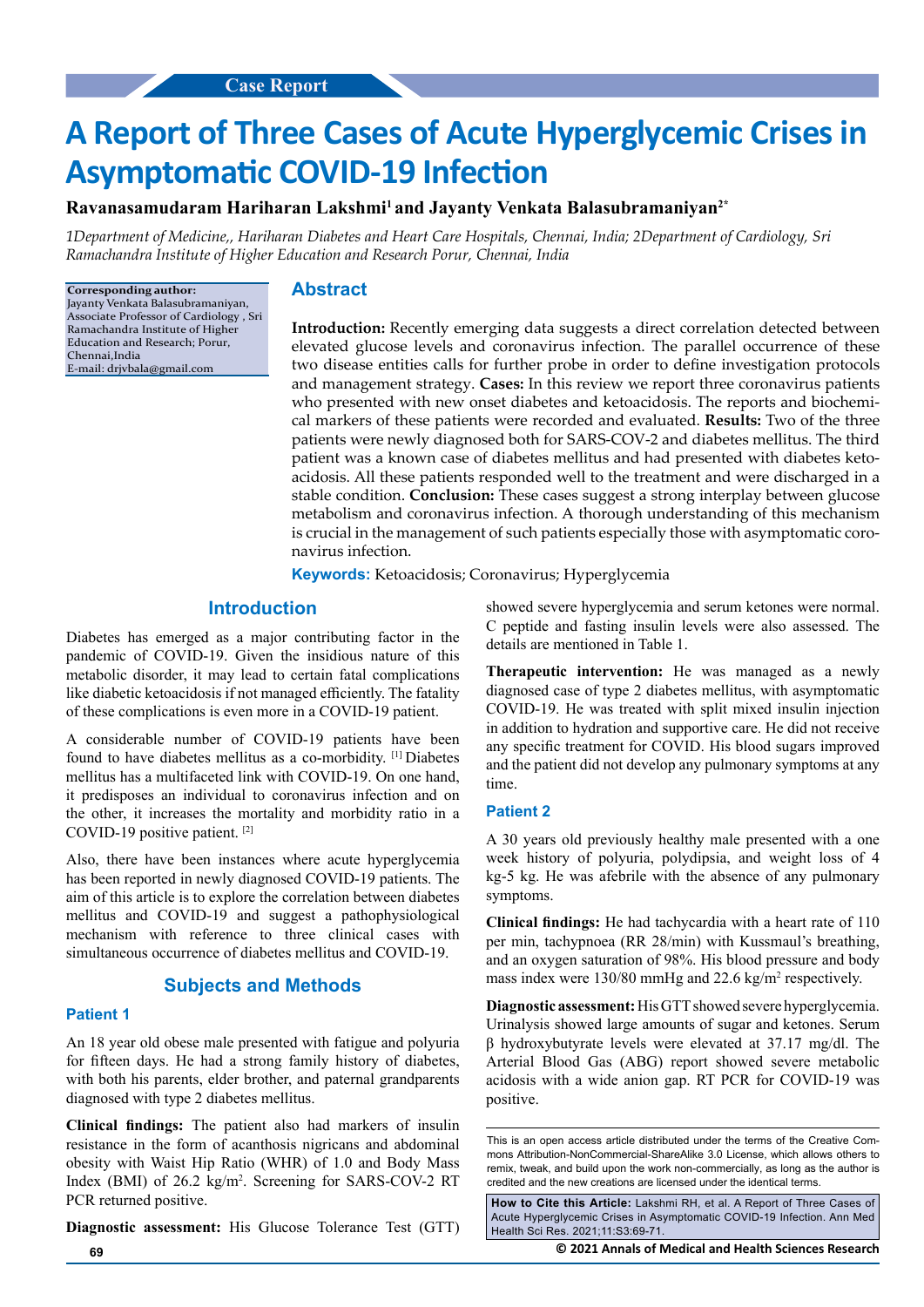**Therapeutic intervention:** He was treated with oxygen, IV normal saline infusion, insulin infusion with continuous glucose monitoring, and electrolyte replacement. He made a satisfactory recovery and was discharged with a subcutaneous insulin regimen.

### **Patient 3**

A 65-year-old male, presented with extreme exhaustion and polyuria of about 10 days duration. He was a known case of type 2 diabetes mellitus, on treatment for more than 6 months.

**Diagnostic assessment:** His fasting blood sugar was 326mg% and post prandial blood sugar was 481mg%. Urine acetone was strongly positive. ABG showed metabolic acidosis. RT PCR for COVID was positive.

**Therapeutic intervention:** He was managed with Intra Venous (IV) fluids and insulin infusion. He showed symptomatic improvement and was discharged in a stable condition.

# **Results and Discussion**

It is well established that diabetes worsens the prognosis for a COVID-19 patient. <sup>[3]</sup> However, asymptomatic novel coronavirus patients presenting new onset diabetes has opened up a new gambit to research for the medical fraternity. [4,5]

In this case report, three patients had presented with the primary symptoms indicating diabetes mellitus with a parallel asymptomatic coronavirus infection. There was an acute surge in the glycemic index in all the three patients, of which one was a known case of diabetes while the other two had experienced the symptoms for the first time. The metabolic profile of two out of the three patients also showed evidence of Diabetic Ketoacidosis (DKA). The chest X rays of all these patients were normal besides showing no pulmonary symptoms whatsoever. These three patients responded well to the prevalent triad treatment protocol consisting of administration of IV fluids, insulin infusion and electrolyte replacement.

Several mechanisms have been proposed to correlate the simultaneous occurrence of diabetes and COVID-19. The interference of coronavirus with the Renin Angiotensin Aldosterone System (RAAS) is one of the suggestive mechanisms. The conversion of angiotensin II to angiotensin I occurs with the help of Angiotensin Converting Enzyme 2 (ACE2) which is highly expressed in the lungs, pancreas, and intestines. These organs may serve as an entry point for the virus complex to enter the body that may hamper the normal functioning of beta cells of the pancreas, thereby leading to depletion of theinsulinlevels. [5] The decreased insulin levels promote the utilization of the free fatty acids that further results in the formation of ketone bodies. These ketone bodies being acidic in nature lead to ketoacidosis [Figure1].

In a recent study, majority of patients (62%) with COVID-19 have diabetes mellitus and 23.9% were pre diabetics with increased fasting blood glucose levels. [3,6] The SARS-Cov-2 infection was associated with new onset diabetes and diabetic ketoacidosis in those with diabetics. The details of various other published reports regarding the association of COVID-19 and DKA or DM have been summarized in Table 2.

These three cases have also shown that a COVID-19 patient can also present with acute hyperglycemia, besides presenting with

| Table 1: Laboratory results for patient 1,2,3. |                  |                     |                  |                 |  |  |  |  |
|------------------------------------------------|------------------|---------------------|------------------|-----------------|--|--|--|--|
| <b>Parameter</b>                               | <b>Patient 1</b> | <b>Patient 2</b>    | <b>Patient 3</b> | Reference range |  |  |  |  |
| Glucose tolerance test (mg/dl)                 |                  |                     |                  |                 |  |  |  |  |
| Fasting                                        | 470              | 339                 | 326              | 60-100          |  |  |  |  |
| $1/2$ hr                                       | 556              | 398                 |                  |                 |  |  |  |  |
| 1 Hour                                         | 682              | 489                 |                  | $200$           |  |  |  |  |
| $11/2$ hours                                   | 607              | 535                 |                  |                 |  |  |  |  |
| 2 hours                                        | 549              | 541                 | 481              | 140             |  |  |  |  |
| Insulin (mU/L)                                 | 7.58             |                     |                  | 8-Mar           |  |  |  |  |
| Serum hydroxybutyrate                          | -                | 37.17               |                  | $0.2 - 2.81$    |  |  |  |  |
| HbA1c (%)                                      | 15.7             | 12.4                | 9.8              | < 6             |  |  |  |  |
| C Peptide (ng/ml)                              | 1.85             | 0.03                | 1.5              | $0.5 - 2.0$     |  |  |  |  |
| Urine analysis                                 | Ketones +        | Ketones ++, Sugar + | Acetones +       |                 |  |  |  |  |
| Body mass index $(kq/m^2)$                     | 26.2             | 22.6                | 21.4             | 18.5-24.9       |  |  |  |  |

**Table 2: The summary of previously published cases of DKA in COVID-19 patients.**

| <b>Case Report</b>       | Age                                          | New onset diabetes/known<br>case of diabetes              | <b>Presenting features</b>                                          | Co-morbidities                                    | <b>DKA</b>                     |
|--------------------------|----------------------------------------------|-----------------------------------------------------------|---------------------------------------------------------------------|---------------------------------------------------|--------------------------------|
| Palermo et al.<br>(2020) | 2 patients<br>1st: 53 years<br>2nd: 45 years | 1st: known case of diabetes<br>2nd: new onset diabetes    | 1st: dyspnea, fever, anorexia<br>2nd: fatigue, polyuria, polydipsia | 1st: hypertension,<br>hyperlipidemia 2nd:<br>None | 1st: Yes 2nd:<br>No.           |
| Chee et al.<br>(2020)    | 37 years                                     | new onset diabetes                                        | fever, vomiting, polydipsia and polyuria                            | None                                              | Yes                            |
| Li et al. (2020)         | 3 patients, age<br>26-54                     | known case of diabetes                                    | General weakness, fever, dyspnoea,<br>polyuria, polydipsia          | None                                              | Yes                            |
| Current study            | 3 patients, age<br>18-65                     | 2 patients-new onset diabetes<br>1-known case of diabetes | fatigue, polyuria, polydipsia                                       | None                                              | Yes $2$<br>cases No: 1<br>case |